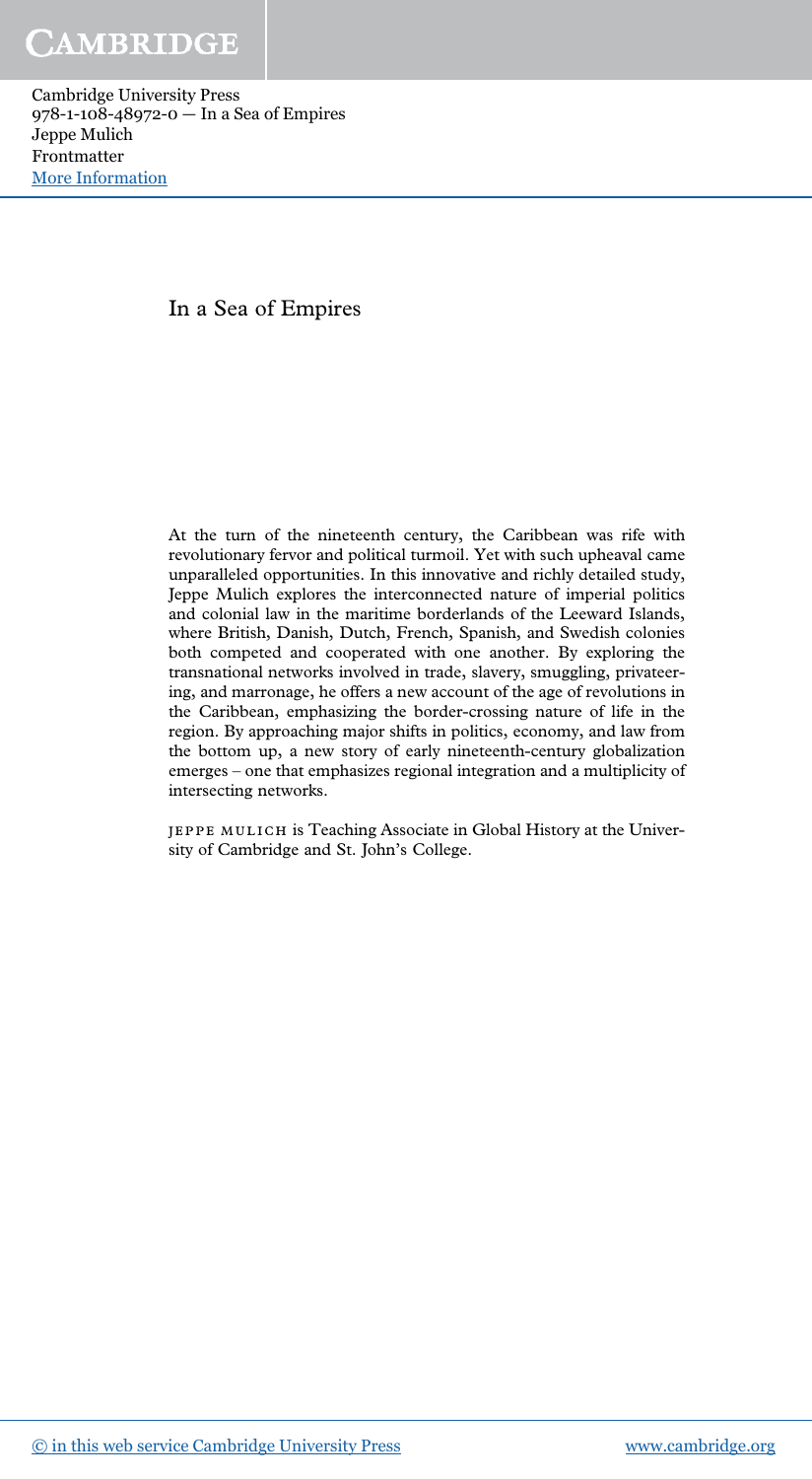#### **Cambridge Oceanic Histories**

*Edited by*

*David Armitage Alison Bashford Sujit Sivasundaram*

Across the world, historians have taken an oceanic turn. New maritime histories offer fresh approaches to the study of global regions, and to longdistance and long-term connections. Cambridge Oceanic Histories includes studies across whole oceans (the Pacific, the Indian, the Atlantic) and particular seas (among them, the Mediterranean, the Caribbean, the North Sea, the Black Sea). The series is global in geography, ecumenical in historical method, and wide in temporal coverage, intended as a key repository for the most innovative transnational and world histories over the longue durée. It brings maritime history into productive conversation with other strands of historical research, including environmental history, legal history, intellectual history, labour history, cultural history, economic history and the history of science and technology. The editors invite studies that analyse the human and natural history of the world's oceans and seas from anywhere on the globe and from any and all historical periods.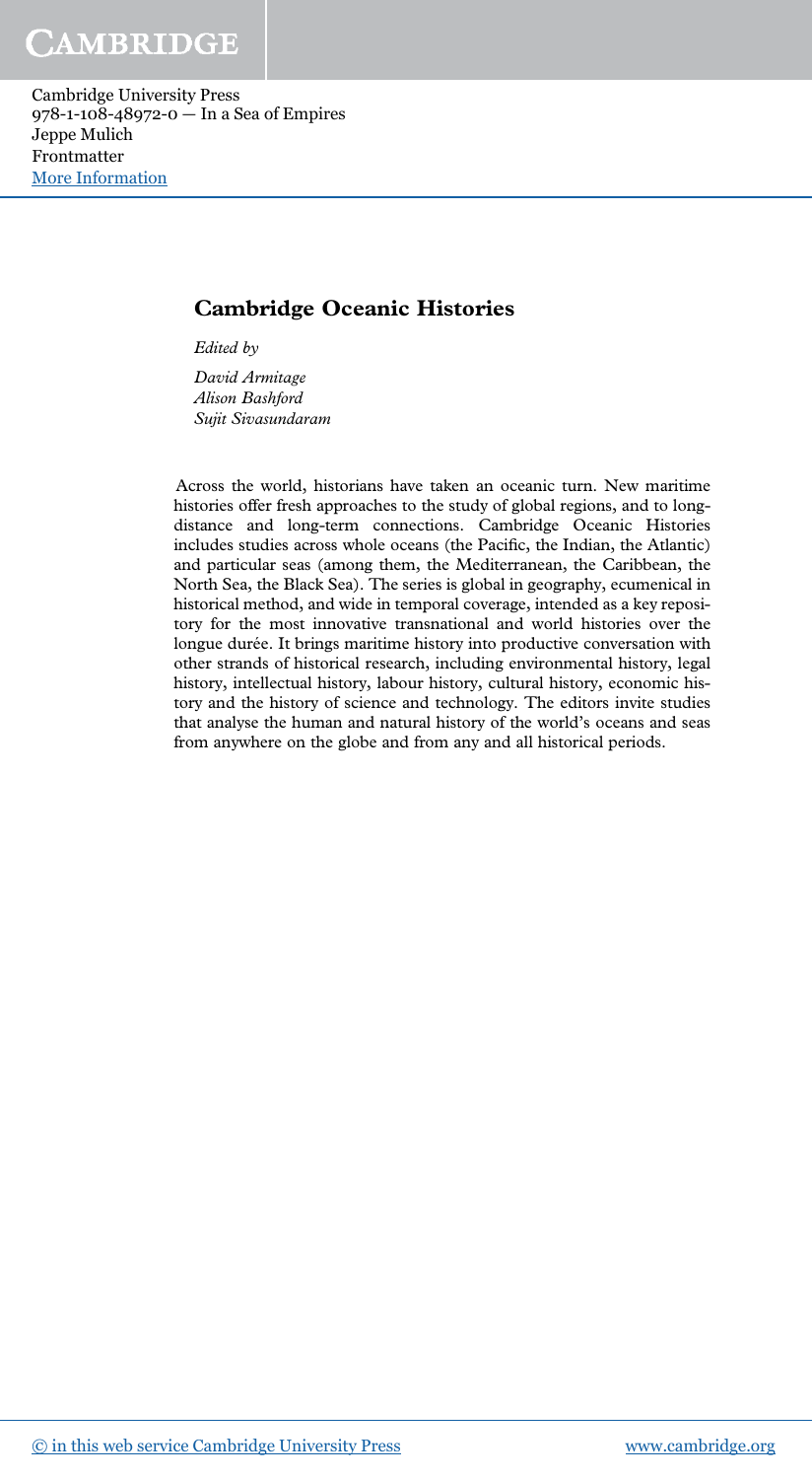# In a Sea of Empires

*Networks and Crossings in the Revolutionary Caribbean*

Jeppe Mulich *University of Cambridge*

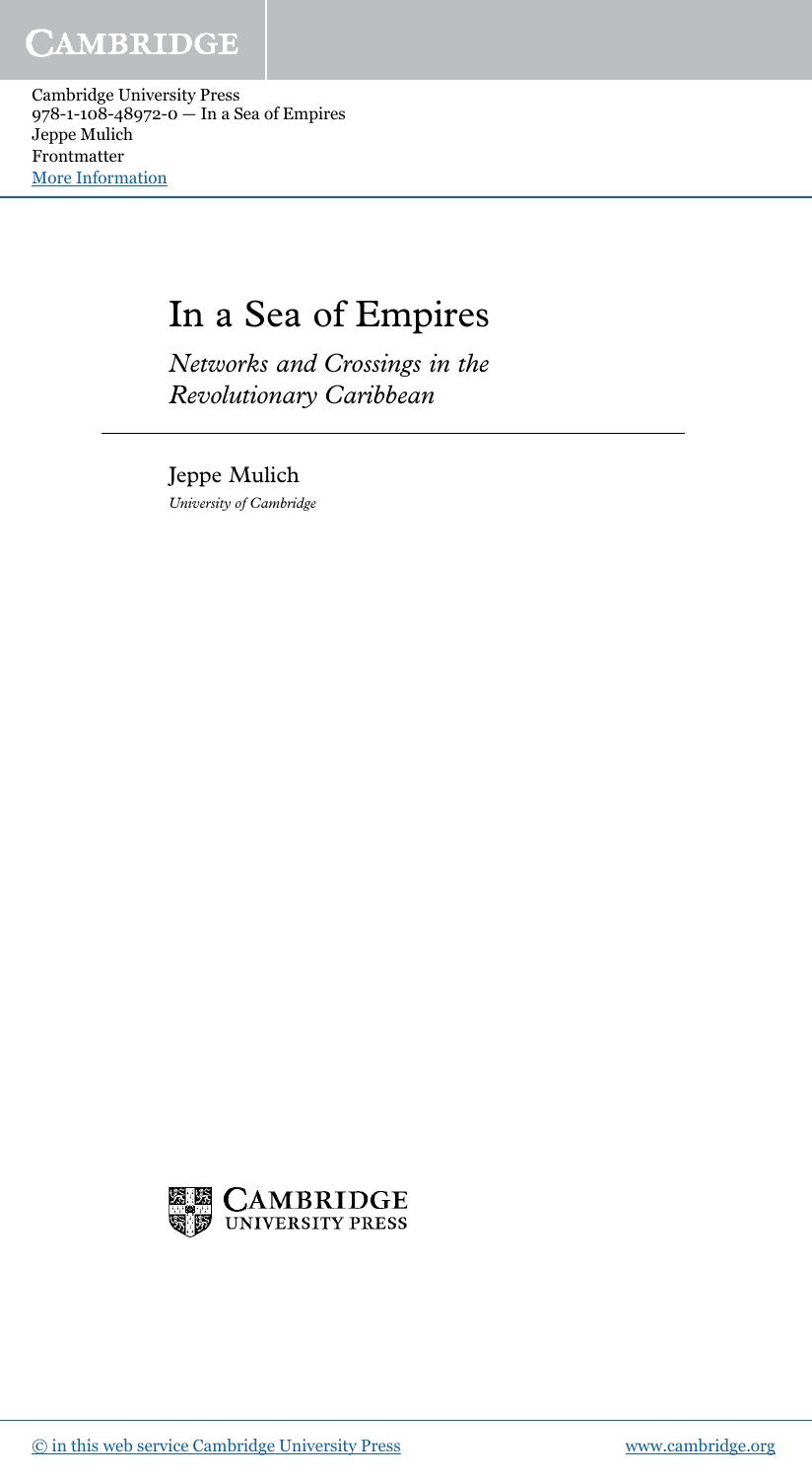## CAMBRIDGE

Cambridge University Press 978-1-108-48972-0 — In a Sea of Empires Jeppe Mulich Frontmatter [More Information](www.cambridge.org/9781108489720)

#### **CAMBRIDGE UNIVERSITY PRESS**

University Printing House, Cambridge CB2 8BS, United Kingdom

One Liberty Plaza, 20th Floor, New York, NY 10006, USA

477 Williamstown Road, Port Melbourne, VIC 3207, Australia

314–321, 3rd Floor, Plot 3, Splendor Forum, Jasola District Centre, New Delhi – 110025, India

79 Anson Road, #06–04/06, Singapore 079906

Cambridge University Press is part of the University of Cambridge.

It furthers the University's mission by disseminating knowledge in the pursuit of education, learning, and research at the highest international levels of excellence.

www.cambridge.org Information on this title: www.cambridge.org/9781108489720 DOI: 10.1017/9781108779289

© Jeppe Mulich 2020

This publication is in copyright. Subject to statutory exception and to the provisions of relevant collective licensing agreements, no reproduction of any part may take place without the written permission of Cambridge University Press.

First published 2020

Printed in the United Kingdom by TJ International Ltd, Padstow Cornwall

A catalogue record for this publication is available from the British Library.

ISBN 978-1-108-48972-0 Hardback

Cambridge University Press has no responsibility for the persistence or accuracy of URLs for external or third-party internet websites referred to in this publication and does not guarantee that any content on such websites is, or will remain, accurate or appropriate.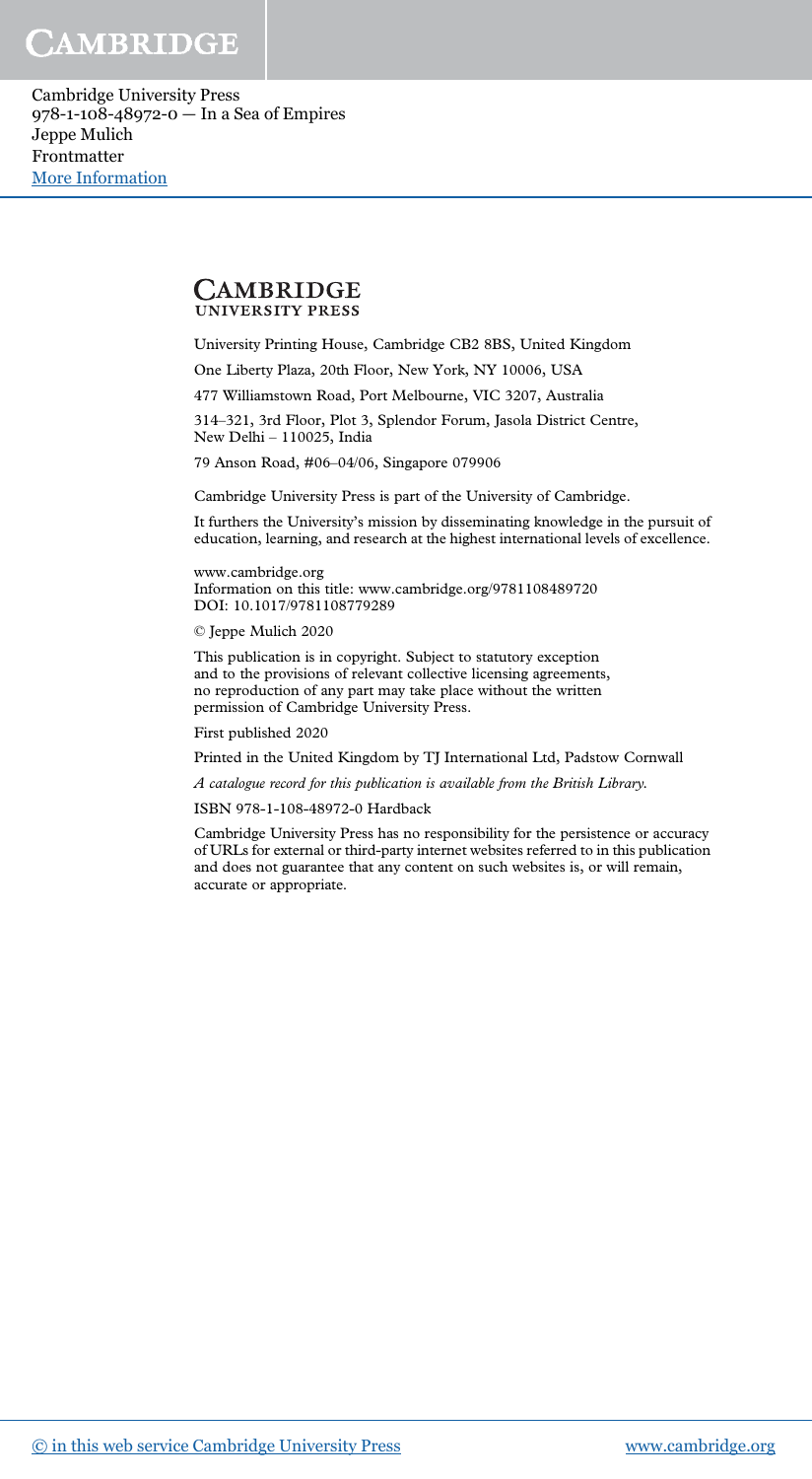## **CAMBRIDGE**

Cambridge University Press 978-1-108-48972-0 — In a Sea of Empires Jeppe Mulich Frontmatter [More Information](www.cambridge.org/9781108489720)

For Jacquelyn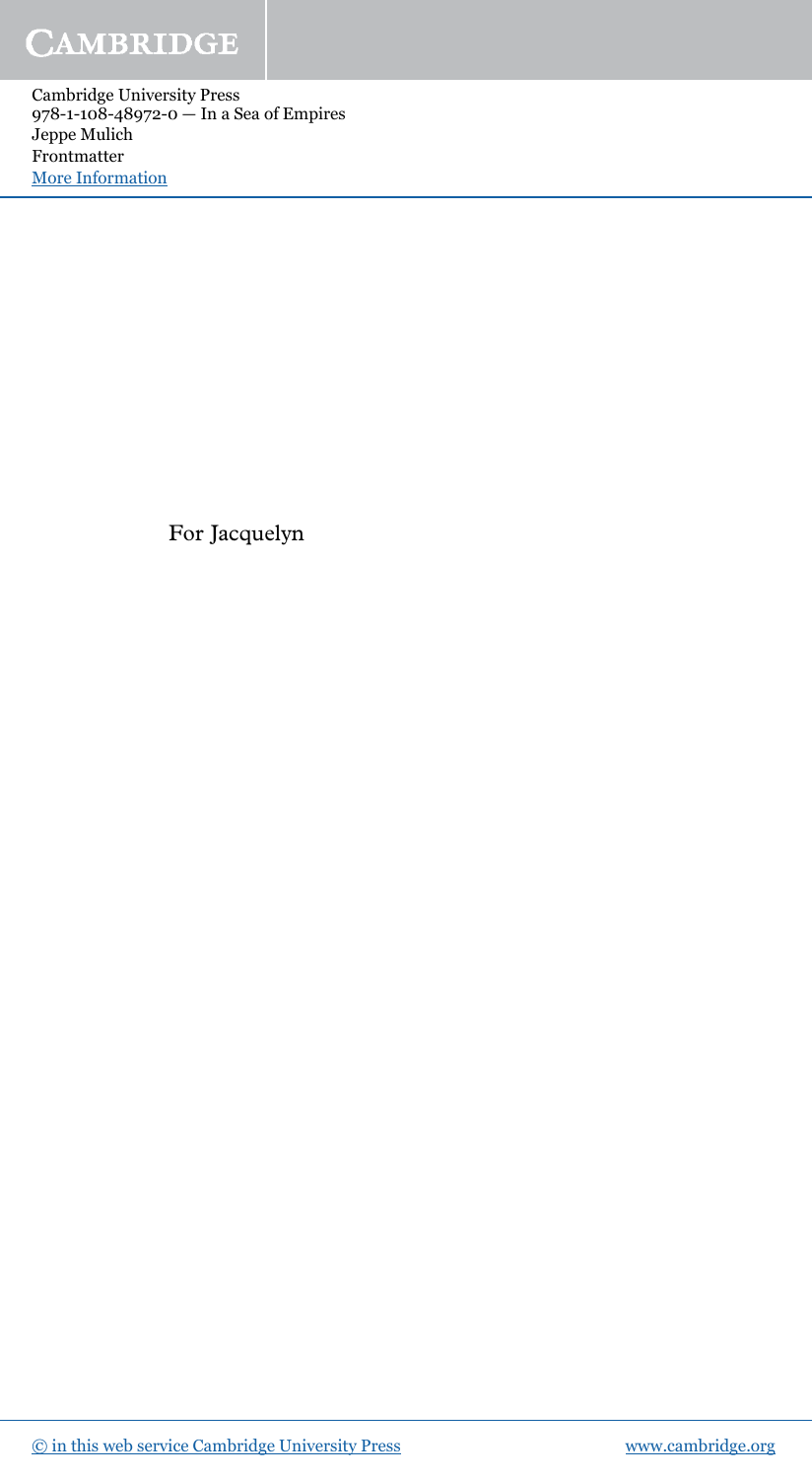## **CAMBRIDGE**

Cambridge University Press 978-1-108-48972-0 — In a Sea of Empires Jeppe Mulich Frontmatter [More Information](www.cambridge.org/9781108489720)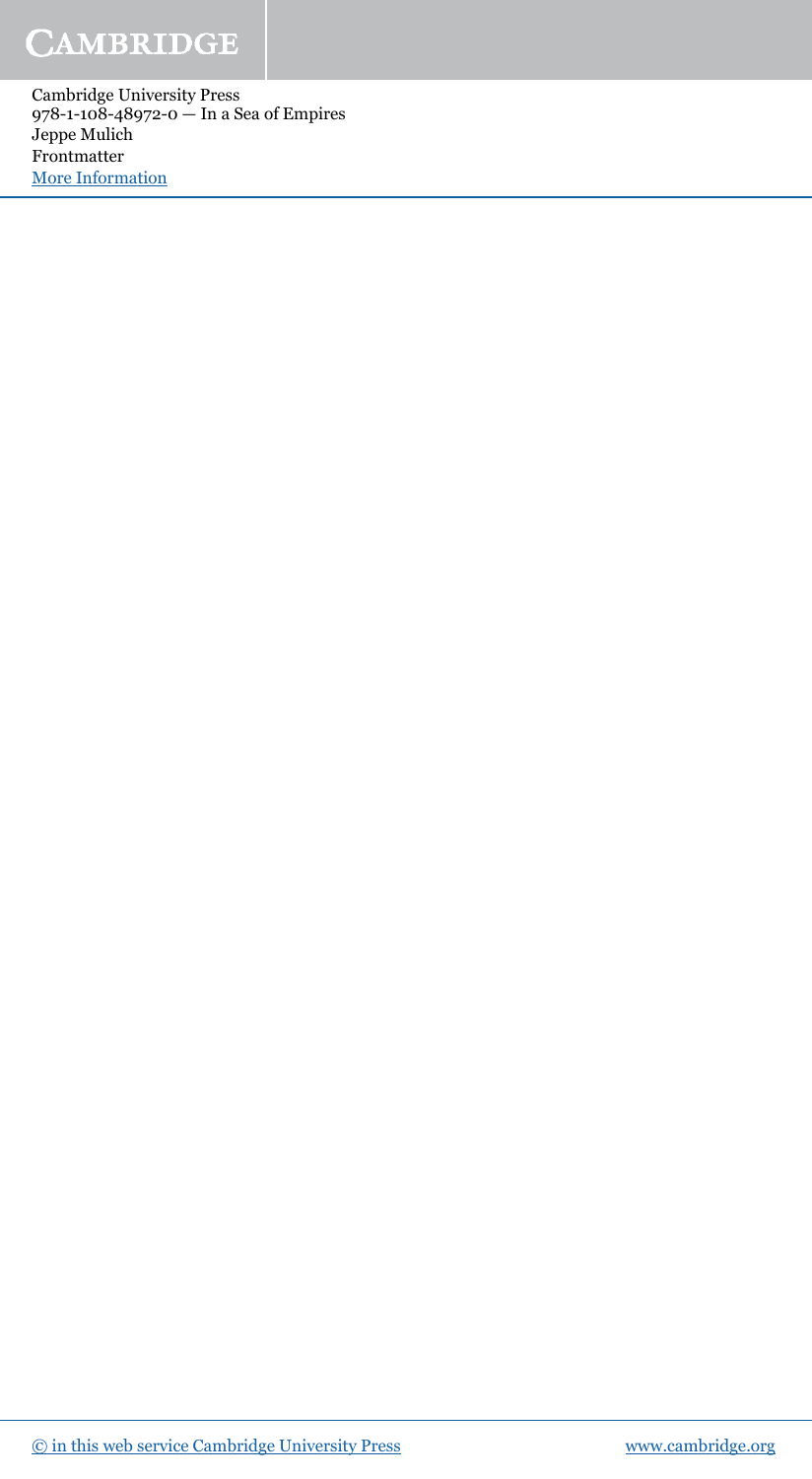### Contents

|   | List of Figures                       | page viii |
|---|---------------------------------------|-----------|
|   | List of Tables                        | 1X        |
|   | Acknowledgments                       | X         |
| 1 | Introduction                          | 1         |
|   | 2 Free Ports and Black Markets        | 27        |
| 3 | Imperial Warfare, Colonial Violence   | 58        |
| 4 | <b>Prize Courts and Privateers</b>    | 81        |
| 5 | Slave Laws and Free Communities       | 102       |
| 6 | Abolition and the Illegal Slave Trade | 134       |
|   | Conclusion                            | 157       |
|   | Bibliography                          | 177       |
|   | Index                                 | 200       |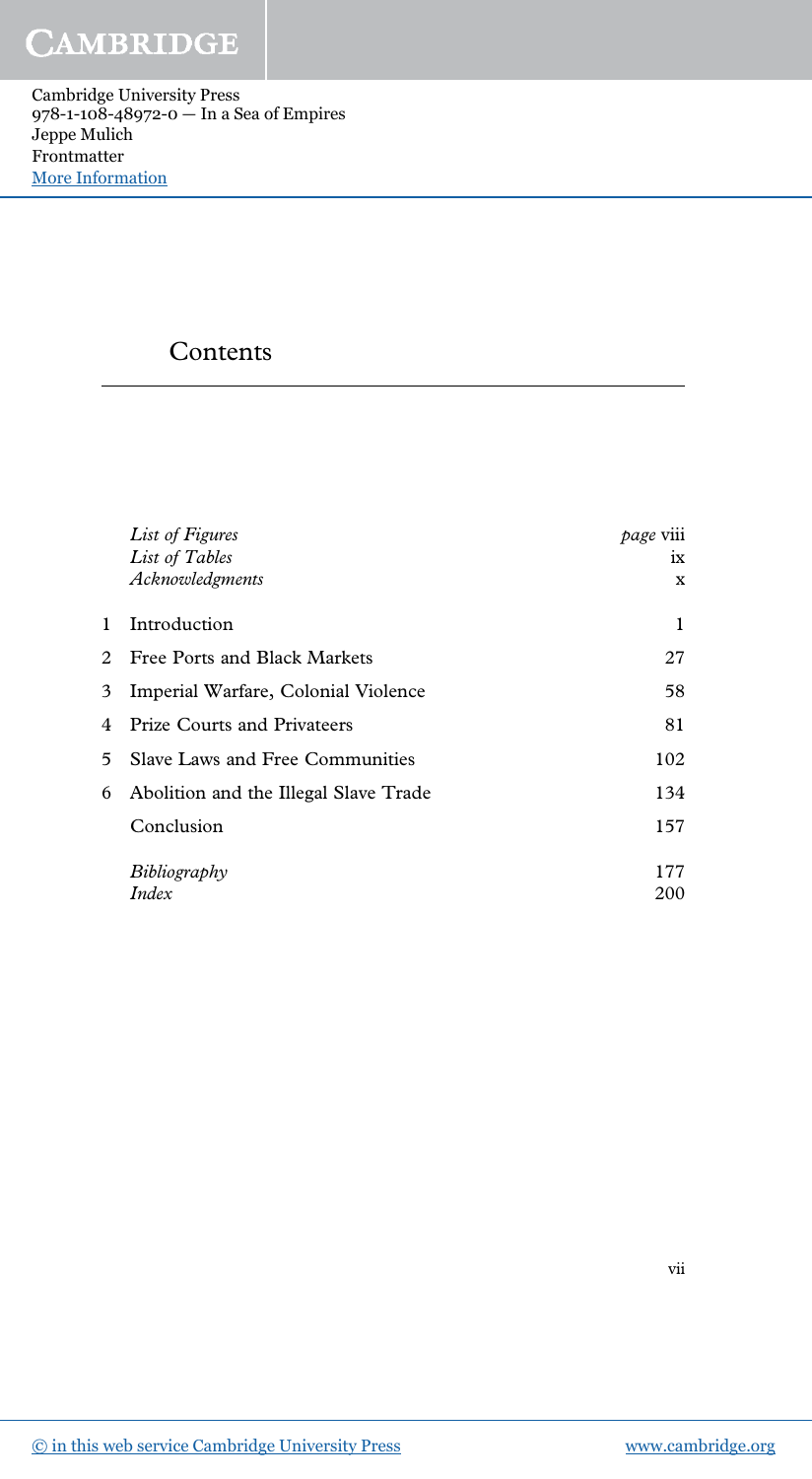### Figures

| 1.1 The Leeward Islands in the greater Caribbean         | page 9 |
|----------------------------------------------------------|--------|
| 1.2 Empires in the Leeward Islands, 1815                 | 10     |
| 1.3 Chart of the northern Leeward Islands, 1764          | 11     |
| 1.4 Chart of the Virgin Islands, 1764                    | 12     |
| 1.5 An ideal-typical inter-imperial microregion          | 18     |
| 2.1 Free ports in the Leeward Islands                    | 45     |
| 4.1 Prize courts in the Leewards and neighboring islands |        |
| during the Revolutionary and Napoleonic Wars             | 96     |
| 5.1 Plan of Kingstown, c. 1831                           | 130    |
| 6.1 Detail showing the Anegada wrecks, 1842              | 154    |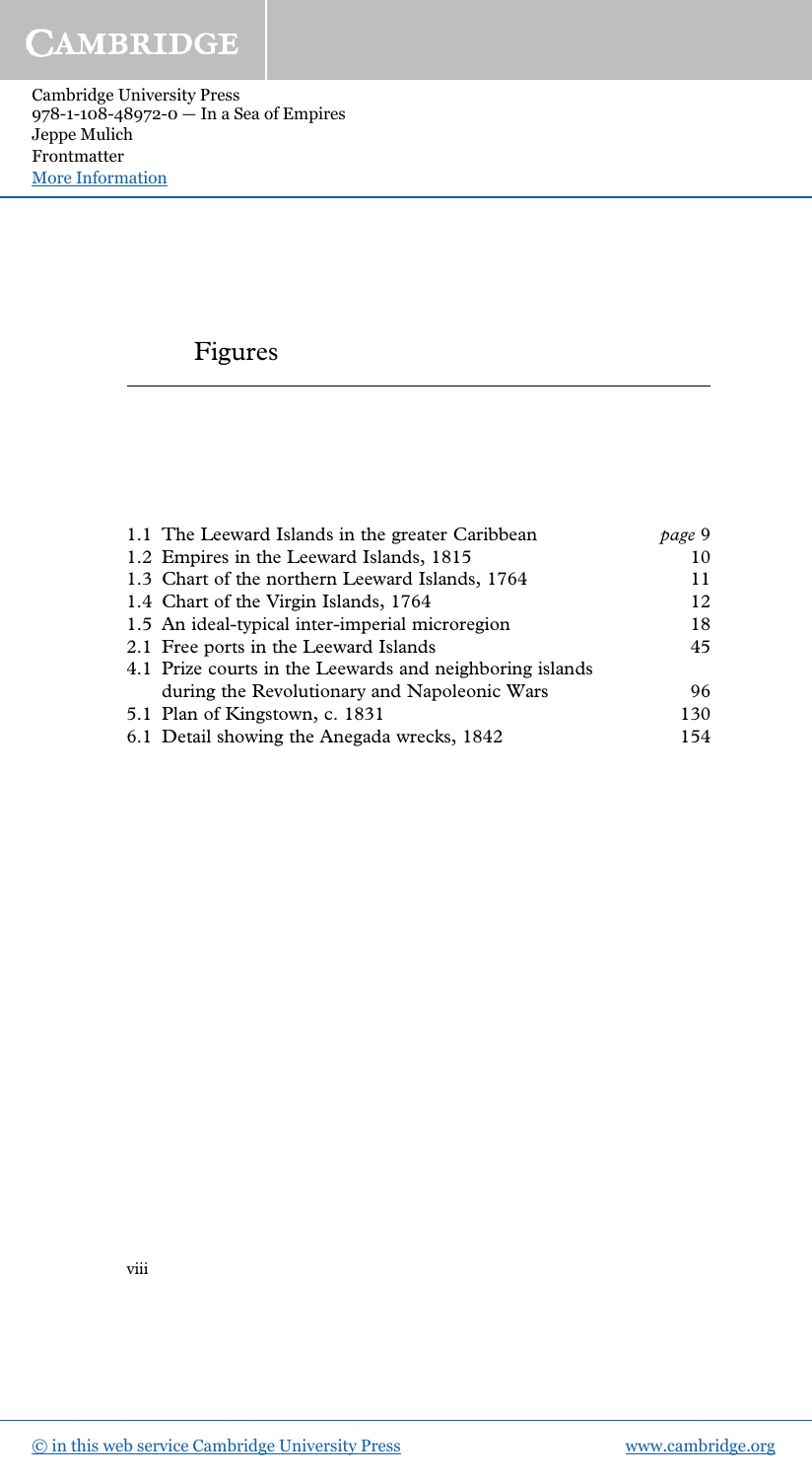### Tables

| 1.1 Free and enslaved populations in the Danish                  |         |
|------------------------------------------------------------------|---------|
| West Indies, the British Virgin Islands, and                     |         |
| St. Barthélemy, 1812-1815                                        | page 14 |
| 2.1 Vessels arriving in Gustavia, 1811-1813                      | 52      |
| 2.2 Vessels arriving in Charlotte Amalie, 1820–1839              | 53      |
| 5.1 Free and enslaved populations in the Danish West Indies,     |         |
| 1797, 1815, and 1835                                             | 118     |
| 5.2 Free and enslaved populations on St. Barthélemy, 1787        |         |
| and 1812                                                         | 118     |
| 5.3 Free and enslaved populations in the British Virgin Islands, |         |
| 1815 and 1823                                                    | 19      |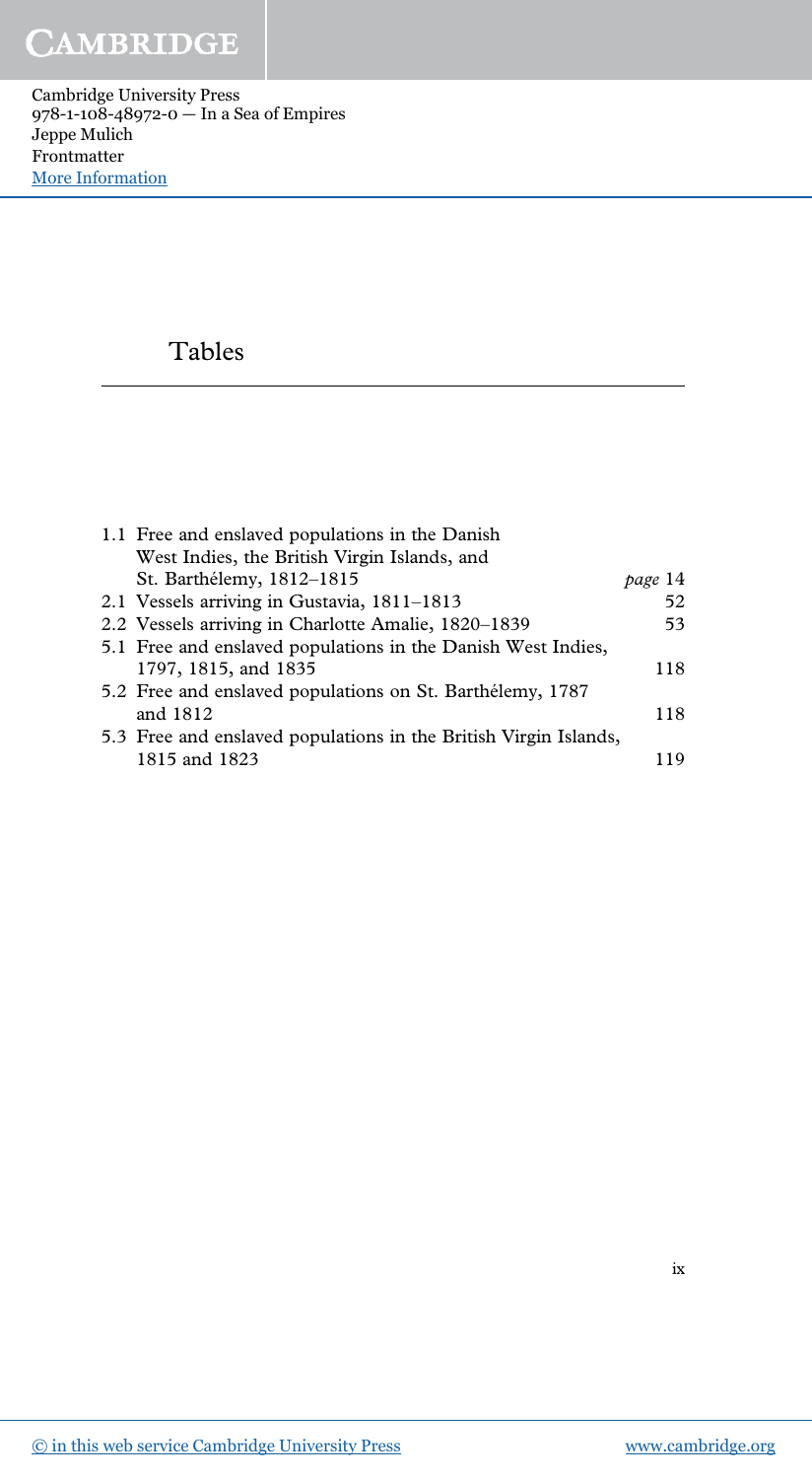### Acknowledgments

While the writing of this book was in many respects a process of isolation and solitude, as is probably the case with most historical monographs, it could not have been accomplished without the gracious help of a great number of individuals to whom I owe a deep debt of gratitude. The book began life as a PhD dissertation at New York University's Department of History, and I am particularly indebted to my doctoral advisor Lauren Benton. Not only have our many conversations been invaluable in honing my thinking on law, history, empire, and academic life in general, but she has also been a constant source of advice, criticism, and guidance throughout the long and at times challenging process of crafting this book. There is no doubt that the work would have been worse off and I a much poorer scholar without her support. John Shovlin, my second advisor, has also graced me with more support and encouragement than I could have hoped for. Through our frequent discussions he has challenged me to think critically about the importance of political economy, the development of the state, and the historical craft. Thanks are also due to my other committee members, Ada Ferrer, Daniel Nexon, and Frederick Cooper, who each provided thoughtful feedback, pointed critiques, and inspiring ideas of immense value to the shaping of the dissertation and later the book.

At NYU the Atlantic Workshop was an important source of academic support and illuminating discussions. If there is anything of use to historians in general within the pages of this book, it is in no small part due to the valuable conversations I have had with the members of the workshop – especially Gabriel Rocha, Anelise Shrout, Jerusha Westbury, Daniel Kanhofer, Hayley Negrin, Kate Mulry, Max Mishler, Greg Childs, Timo McGregor, Andrew Lee, Nicole Eustace, and Karen Kupperman. Outside the workshop, other colleagues at NYU gave invaluable feedback on early versions of the work, including Jane Burbank, Thomas Bender, Tony Andersson, and Nadim Bawalsa.

My first academic appointment was at the London School of Economics and Political Science, a place that provided me with vibrant communities at both the International History and the International Relations

x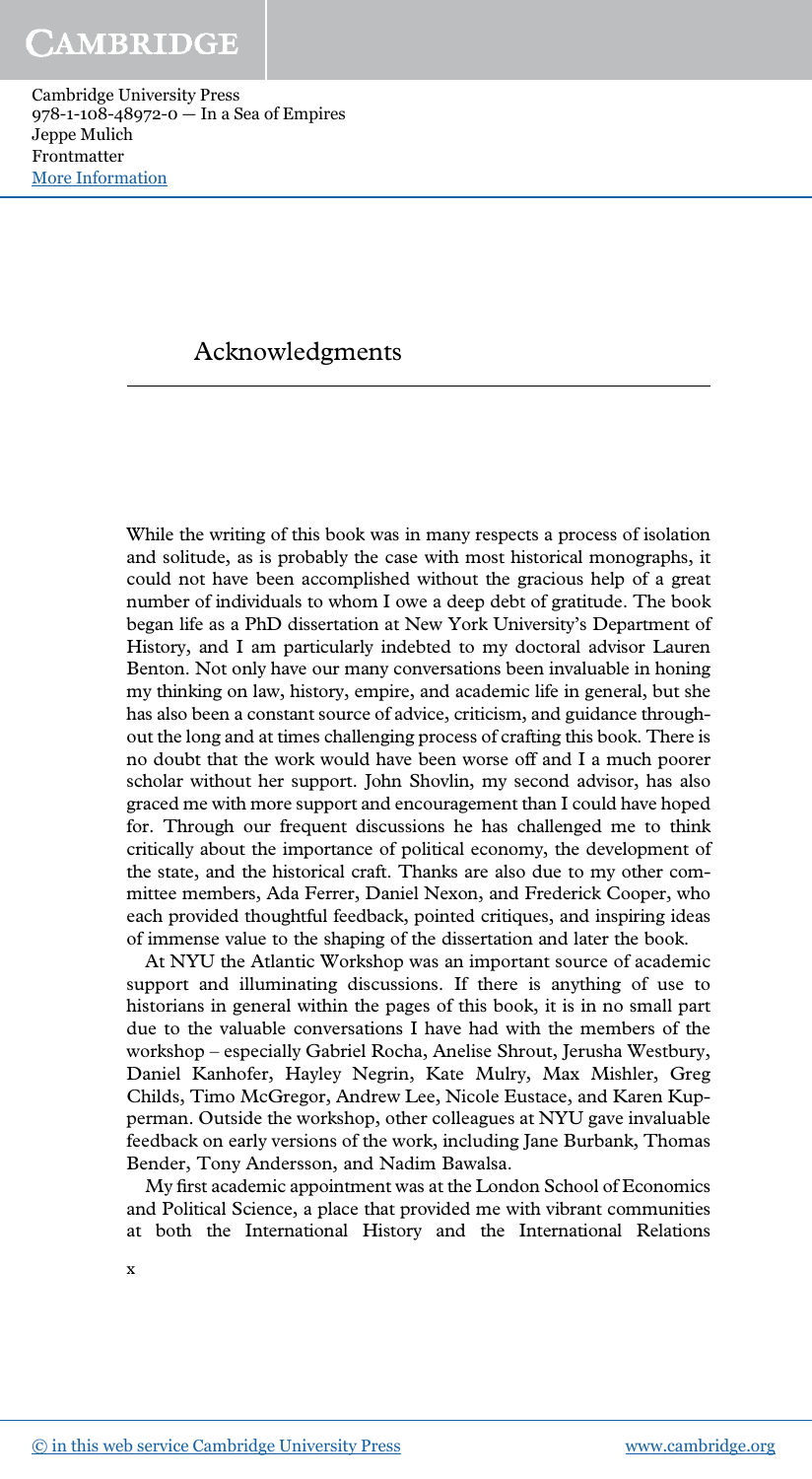#### Acknowledgments xi

departments. Several workshop presentations and subsequent conversations at Ye Old White Horse helped sharpen my ideas and analysis, including with George Lawson, Padraic Scanlan, Gagan Sood, Imaobong Umoren, Ronald Po, Martin Bayly, Megan Black, David Motadel, Paul Stock, Joanne Yao, Marc Baer, Tarak Barkawi, and all the participants of the International Theory workshop.

At the University of Cambridge, I have been gifted with an expansive and stimulating academic community. Conversations with my students have been a source of much inspiration and motivation, as have discussions with numerous colleagues, including Johnhenry Gonzalez, Jason Sharman, Saul Dubow, Megan Donaldson, Mark Shirk, Duncan Bell, Andrew Arsan, and Nicholas Guyatt. Thanks are due in particular to Renaud Morieux, who read parts of the manuscript before the final submission and provided vital feedback.

Many other scholars have provided me with constructive criticism, useful prodding, and eye-opening insights. At Yale my academic mentors Steve Pincus, Francesca Trivellato, and Philip Gorski helped sow the early seeds of what would later become this book, and convinced me that good history can also be good social science. Elsewhere, at conference panels, hotel bars, and workshop dinners, a number of fellow-travelers provided fresh perspectives and critical takes on both the substance and the framing of my work. Thanks in particular to Paul Kirby, Linda Rupert, Richard Drayton, Adam Tooze, John Carroll, Julia Costa López, Mauro Caraccioli, Paul Kreitman, Lisa Ford, Halvard Leira, Benjamin de Carvalho, Andrew Phillips, Iver Neumann, Ale Pålsson, Victor Wilson, Bram Hoonhout, Ernesto Bassi, Alex Borucki, Fabrício Prado, Christian Koot, Casey Schmitt, Patrick Jackson, Jordan Branch, Jon Rahbek-Clemmensen, and Edward Keene.

The research for this book has taken place across multiple countries and continents and would not have been possible without the generous help of librarians and archivists at numerous collections and archives. My thanks to staff members at Rigsarkivet and the Royal Library in Copenhagen, the National Archives in Kew, Riksarkivet and the National Library in Stockholm, the Archives nationales d'outre-mer in Aix-en-Province, the Florence Williams Library in Christiansted, the American Antiquarian Society in Worcester, the New-York Historical Society and the Bobst Library in New York City, the Sterling Memorial Library in New Haven, the Cambridge University Library and the Seeley Historical Library in Cambridge, the David Rumsey Map Collection in Stanford, and Gladstone's Library in Hawarden.

I am grateful to David Armitage, Alison Bashford, and Sujit Sivasundaram for the invitation to contribute to the Cambridge Oceanic